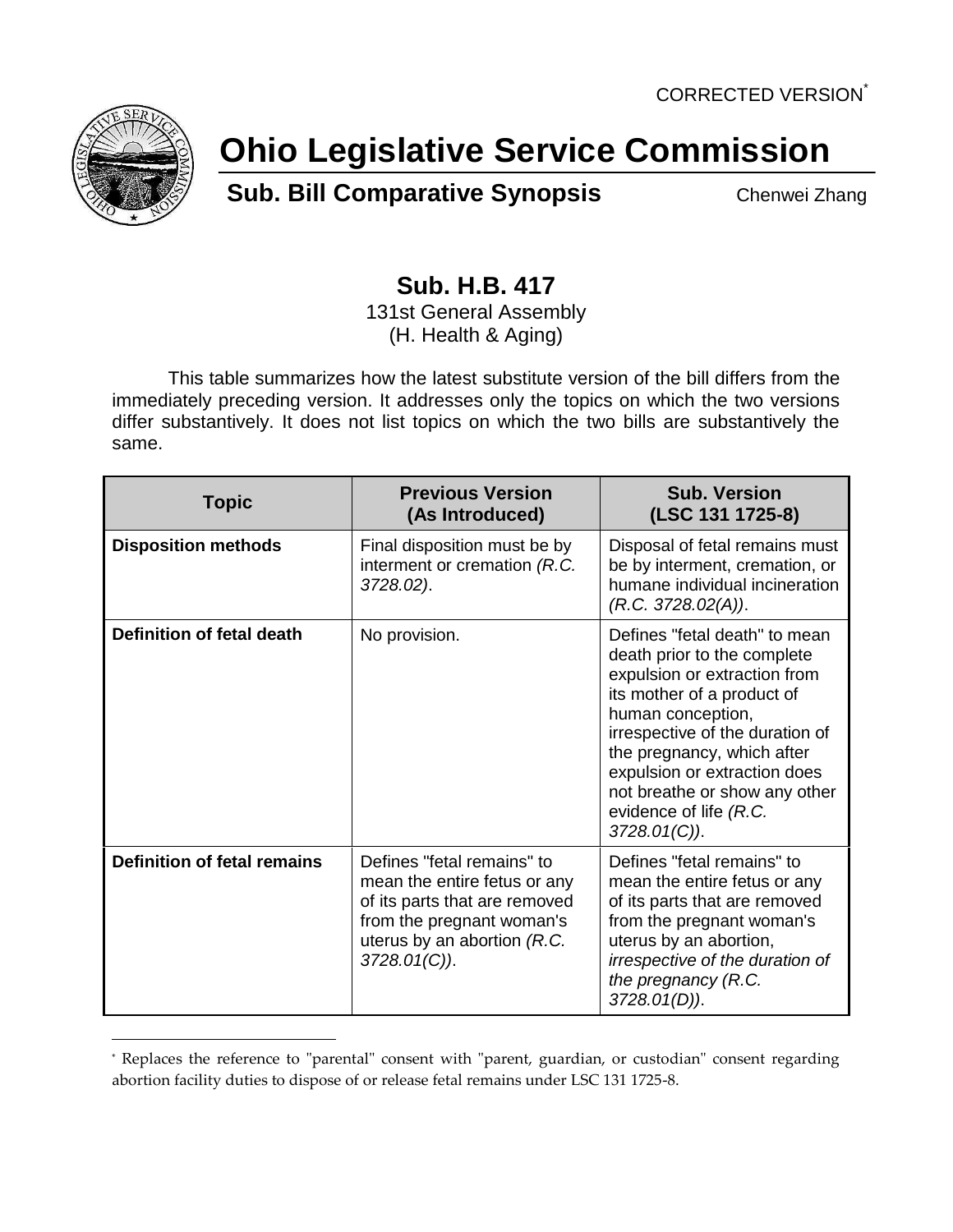| <b>Topic</b>                                                  | <b>Previous Version</b><br>(As Introduced)                                                                                                                                                                                                                                        | <b>Sub. Version</b><br>(LSC 131 1725-8)                                                                                                                                                                                                                                                                                                                                                                                                                                                                                                                                       |
|---------------------------------------------------------------|-----------------------------------------------------------------------------------------------------------------------------------------------------------------------------------------------------------------------------------------------------------------------------------|-------------------------------------------------------------------------------------------------------------------------------------------------------------------------------------------------------------------------------------------------------------------------------------------------------------------------------------------------------------------------------------------------------------------------------------------------------------------------------------------------------------------------------------------------------------------------------|
| <b>Performance of humane</b><br>individual incineration       | No provision.                                                                                                                                                                                                                                                                     | Requires humane individual<br>incineration of fetal remains to<br>be performed in a sterile<br>incinerator. The remains of an<br>individual fetus cannot be<br>simultaneously incinerated<br>with remains belonging to<br>another fetus or any other<br>items or medical waste (R.C.<br>3728.03).                                                                                                                                                                                                                                                                             |
| <b>Pregnant woman's rights</b><br>regarding final disposition | Provides that a pregnant<br>woman who has an abortion<br>has a right to determine<br>whether disposition of the fetal<br>remains shall be by cremation<br>or interment (R.C. 3728.03).                                                                                            | Provides that a pregnant<br>woman who has an abortion<br>has the following rights<br>regarding the fetal remains:<br>To determine whether<br>final disposition shall<br>be by interment,<br>cremation, or humane<br>individual incineration;<br>To have the abortion<br>facility perform or<br>arrange for the<br>interment, cremation,<br>or humane individual<br>incineration;<br>To personally arrange<br>for the interment,<br>cremation, or humane<br>individual incineration;<br>To not exercise her<br>rights.<br>(R.C. 3728.02(B), 3728.04,<br>and $3728.05(A)(2)$ .) |
| Abortion facility's duty to<br>dispose of fetal remains       | Provides for an abortion<br>facility to arrange for disposal<br>of fetal remains in either of the<br>following cases:<br>The pregnant woman<br>makes a final<br>disposition<br>determination or<br>parental consent is<br>given for final<br>disposition;<br>No final disposition | Requires an abortion facility to<br>dispose or arrange for the<br>disposal of fetal remains if it<br>obtains a final disposition<br>determination from the<br>woman, or if applicable,<br>parent, guardian, or custodian<br>consent or if she desires not<br>to exercise her right to<br>determine disposition (R.C.<br>3728.02(A), 3728.04(B),<br>3728.05, and 3728.06).                                                                                                                                                                                                     |

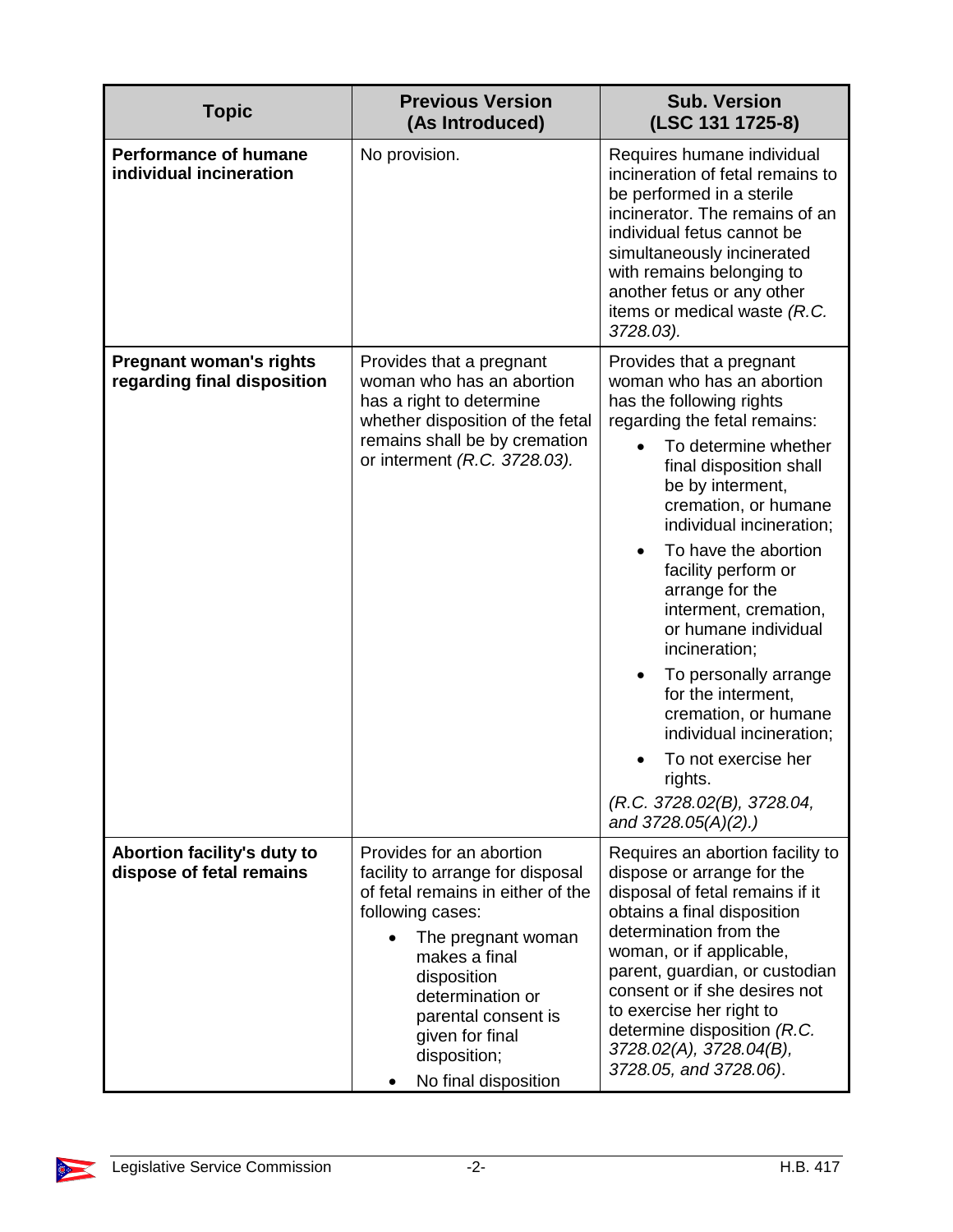| <b>Topic</b>                                             | <b>Previous Version</b><br>(As Introduced)                                                                                                                                                                                                                                                  | <b>Sub. Version</b><br>(LSC 131 1725-8)                                                                                                                                                                                                                                                                                                                                                                              |
|----------------------------------------------------------|---------------------------------------------------------------------------------------------------------------------------------------------------------------------------------------------------------------------------------------------------------------------------------------------|----------------------------------------------------------------------------------------------------------------------------------------------------------------------------------------------------------------------------------------------------------------------------------------------------------------------------------------------------------------------------------------------------------------------|
|                                                          | determination is made<br>or consented to within<br>a reasonable time after<br>the abortion was<br>induced or performed.<br>(R.C. 3728.08.)                                                                                                                                                  |                                                                                                                                                                                                                                                                                                                                                                                                                      |
| Abortion facility's duty to<br>release fetal remains     | Requires an abortion facility to<br>release fetal remains only if<br>the pregnant woman makes a<br>final disposition determination<br>or parental consent is given<br>for final disposition (R.C.<br>3728.05).                                                                              | Requires an abortion facility to<br>release fetal remains if it<br>obtains a final disposition<br>determination from the<br>woman, or if applicable,<br>parent, guardian, or custodian<br>consent (R.C. 3728.05(A)(1)<br>and (B), and 3728.06).                                                                                                                                                                      |
| <b>Payment of disposition</b><br>expenses (R.C. 3728.09) | An abortion facility must pay<br>the costs of final disposition,<br>unless the disposition<br>determination indicates a<br>method or process that<br>involves extraordinary<br>expense, in which case it<br>must be paid by the woman.                                                      | An abortion facility must pay<br>the costs of final disposition,<br>unless the disposition<br>determination indicates a<br>method that is not offered by<br>the abortion facility, in which<br>case it must be paid by the<br>woman.                                                                                                                                                                                 |
| <b>Underage consent form</b>                             | Requires the Director of<br>Health to create a parental<br>consent form to permit the<br>parent of a pregnant woman<br>who is under 18 years old,<br>unmarried, and<br>unemancipated to consent to<br>the final disposition of the fetal<br>remains (R.C. 4928.04(B)(1)<br>and 4928.14(B)). | Requires the Director of<br>Health to create a form to<br>permit the parent, guardian, or<br>custodian of a pregnant<br>woman who is under 18 years<br>old, unmarried, and<br>unemancipated to consent to<br>the final disposition of the fetal<br>remains made in writing using<br>the detachable supplemental<br>form to the abortion "informed<br>consent" form (R.C.<br>4928.05(B)(1) and 4928.14<br>$(B)(1)$ ). |
| Form for final disposition                               | Requires the Director of the<br>Department of Health to<br>create a form that indicates<br>the pregnant woman's<br>preferred method of disposal<br>$(R.C. 3728.04(A)$ and<br>$3728.14(B)$ ).                                                                                                | Requires the Director to<br>create a detachable<br>supplemental form to the<br>abortion "informed consent"<br>form under existing law that<br>includes the following:<br>Indicates whether the<br>pregnant woman has<br>indicated a preference                                                                                                                                                                       |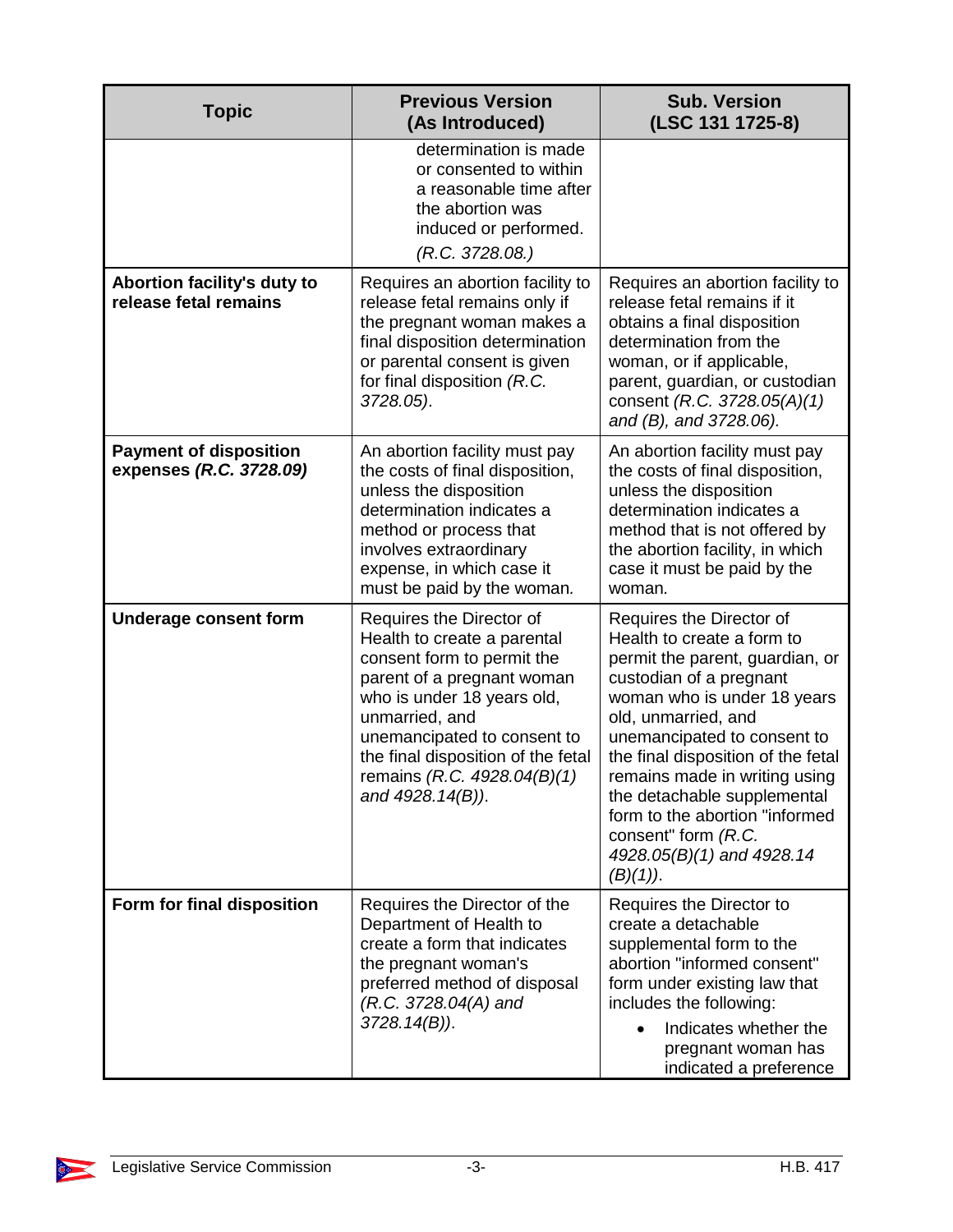| <b>Topic</b>                                          | <b>Previous Version</b><br>(As Introduced)                                                                                                                                                              | <b>Sub. Version</b><br>(LSC 131 1725-8)                                                                                                                                                                                                                                                                                                                                   |
|-------------------------------------------------------|---------------------------------------------------------------------------------------------------------------------------------------------------------------------------------------------------------|---------------------------------------------------------------------------------------------------------------------------------------------------------------------------------------------------------------------------------------------------------------------------------------------------------------------------------------------------------------------------|
|                                                       |                                                                                                                                                                                                         | as to the method of<br>disposal, and the<br>preferred method<br>selected;                                                                                                                                                                                                                                                                                                 |
|                                                       |                                                                                                                                                                                                         | Provides for the<br>physician's signature;                                                                                                                                                                                                                                                                                                                                |
|                                                       |                                                                                                                                                                                                         | Provides for an<br>identification number<br>for the woman, but<br>does not provide for<br>her printed name or<br>signature (R.C.<br>$3728.05(A)(1)$ and<br>(B)(1), 3728.14(C),<br>and $2317.56(B)(4)(c)$ ).                                                                                                                                                               |
| <b>Certification of compliance</b>                    | No provision.                                                                                                                                                                                           | Requires the pregnant<br>woman, prior to the<br>performance of an abortion, to<br>certify that she made a<br>determination in writing using<br>the detachable supplemental<br>form, or the parent, guardian,<br>or custodian consent form, or<br>both, as applicable, if she<br>desires to exercise her rights<br>to make a final disposition<br>(R.C. 2317.56(B)(4)(c)). |
| <b>Medical emergency</b><br>prevents signature        | No provision.                                                                                                                                                                                           | Requires the Director of<br>Health to create procedures to<br>complete the detachable<br>supplemental form a<br>reasonable time after the<br>medical emergency or<br>necessity has ended (R.C.<br>$3728.14(C)(2)$ ).                                                                                                                                                      |
| <b>Rules relating to abortions</b><br>(R.C. 3701.341) | Requires the Director of<br>Health, when adopting rules<br>relating to abortions, to make<br>the rules consistent with the<br>provisions of the bill<br>concerning the disposition of<br>fetal remains. | Repeals the requirement that<br>the Director of Health, when<br>adopting rules relating to<br>abortions, to adopt rules for<br>the humane disposition of the<br>product of human conception.                                                                                                                                                                              |

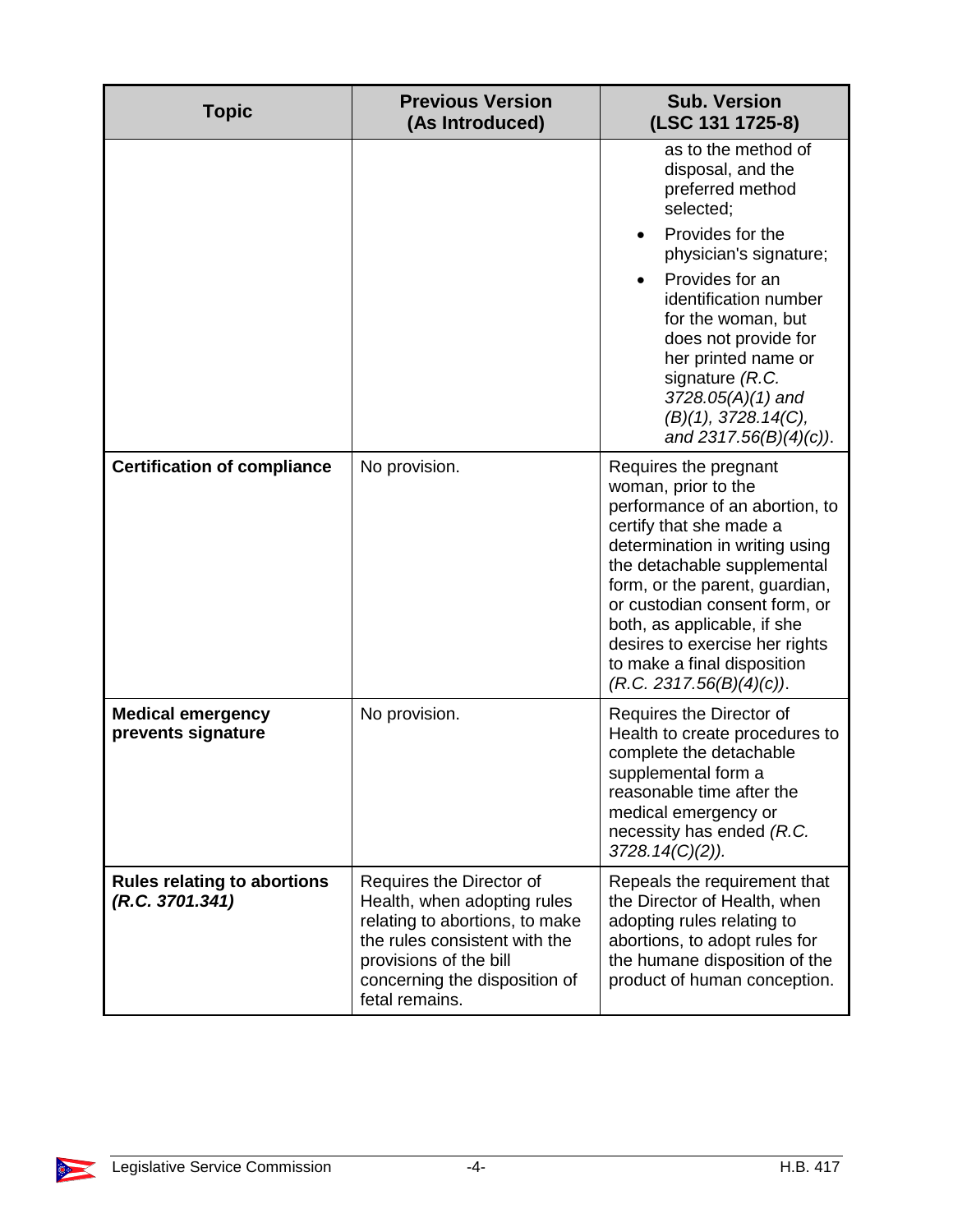| <b>Topic</b>                                                     | <b>Previous Version</b><br>(As Introduced) | <b>Sub. Version</b><br>(LSC 131 1725-8)                                                                                                                                                                                                                                                                                                   |
|------------------------------------------------------------------|--------------------------------------------|-------------------------------------------------------------------------------------------------------------------------------------------------------------------------------------------------------------------------------------------------------------------------------------------------------------------------------------------|
| <b>Rules consistent with</b><br>abortion informed consent<br>law | No provision.                              | Requires the rules the<br>Director of Health adopts that<br>are necessary to carry out the<br>disposition of fetal remains<br>requirements of the bill must<br>be consistent with the abortion<br>informed consent law (R.C.<br>3728.14).                                                                                                 |
| <b>Deadline for creating rules</b>                               | No provision.                              | Requires the Director of<br>Health to adopt the rules to<br>carry out the fetal remains<br>requirements under the bill not<br>later than six months after the<br>effective date of the bill (R.C.<br>3728.14).                                                                                                                            |
| Duty to implement rules                                          | No provision.                              | The bill requires the Director<br>of Health to implement the<br>rules adopted to carry out the<br>fetal remains requirements<br>under the bill $(R.C.$<br>3701.3412).                                                                                                                                                                     |
| <b>Documentation for burial</b><br>permits                       | No provision.                              | Provides that the detachable<br>supplemental form must be<br>filed with the local registrar or<br>sub-registrar of vital statistics<br>to obtain a burial permit $(R.C.$<br>3728.13 and 3705.17).                                                                                                                                         |
| <b>Filing responsibility</b>                                     | No provision.                              | Requires the abortion facility<br>in possession of fetal remains<br>to file the supplemental form<br>(R.C. 3728.13).                                                                                                                                                                                                                      |
| <b>Injunctive powers</b>                                         | No provision.                              | Allows any of the following to<br>file injunctions to restrain a<br>violation or threat of violation<br>of the rules adopted under the<br>bill:<br>The Director;<br>The Attorney General;<br>The county prosecutor;<br>The city director of<br>law, township director<br>of law, or legal counsel<br>for a village $(R.C.$<br>3701.3412). |